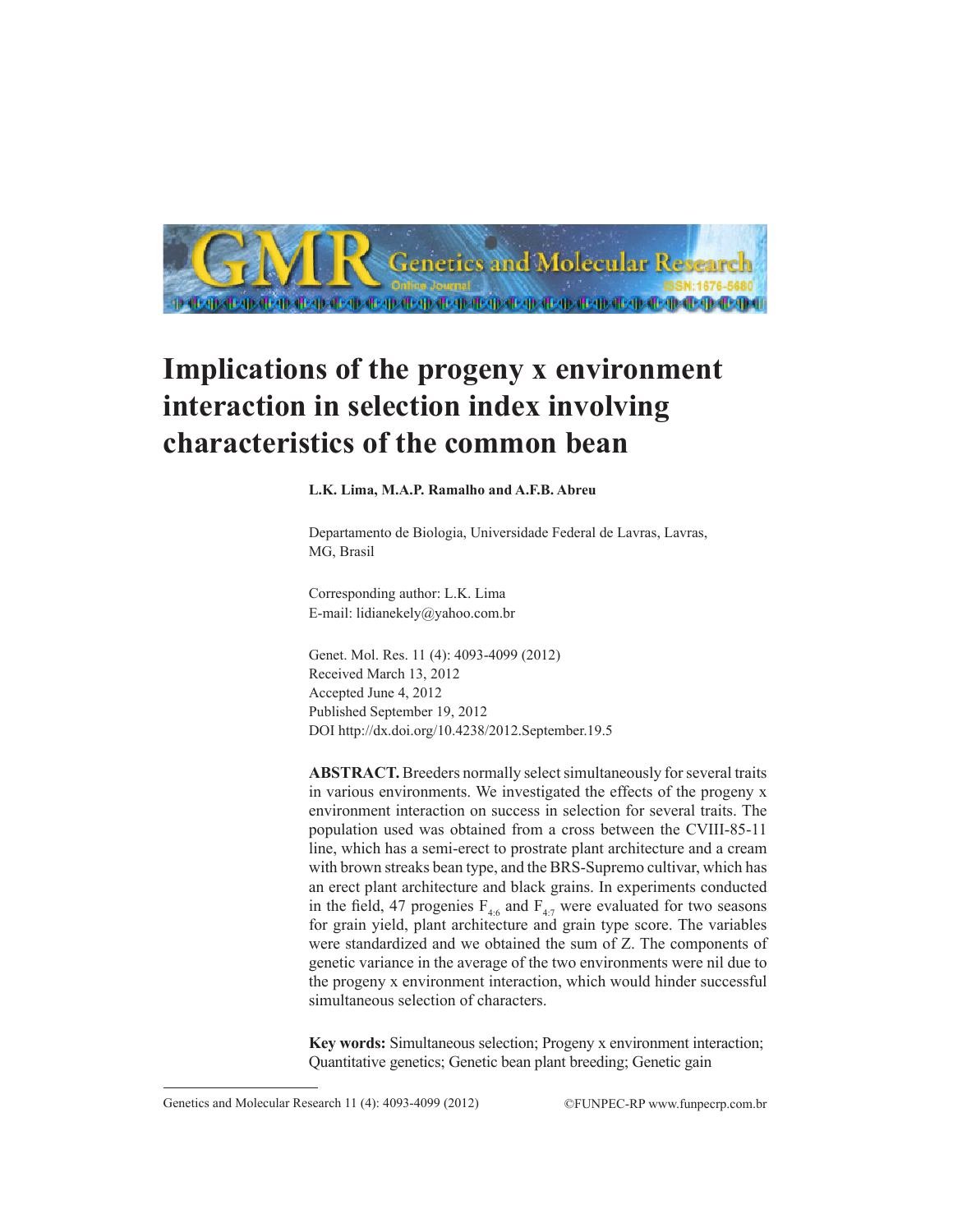L.K. Lima et al.

# **INTRODUCTION**

When a new cultivar is recommended, it should present one or more attributes that are better than the pre-existing cultivars. For this reason, breeders need to observe several traits during the stages of the breeding program. In the case of the Carioca-type bean plant, in addition to grain yield and resistance to the main pathogens, the traits associated with grain type and plant architecture are being considered for the selection of lines that originate a new cultivar.

There are several alternative methods for the selection for several traits: tandem selection, in which selection is first made for one of the traits and later for the others in sequence; independent elimination levels, where a minimum acceptable level is established for each trait and the lines are chosen that reach this value for all the traits, and the selection index, which combines the multiple data sets obtained for the different traits in a single value (Falconer and Mackay, 1995; Bernardo, 2002). Several studies conducted on different species have shown that the selection index is the best option (Missio et al., 2004; Vieira et al., 2005). Costa et al. (2006) compared direct and indirect selection in segregated soybean populations and inferred that the greatest total gains were obtained with selection indexes that were distributed in all traits.

In addition, there are many alternatives to selection indexes in the literature (Cruz and Carneiro, 2006). The first, known as the classic index, was proposed for animal breeding by Smith in 1936 and by Hazel in 1943 and is therefore known as the Smith and Hazel Index (Bernardo, 2002). This methodology is restricted, because precise estimates need to be obtained for the genetic and phenotype variance and covariance and economic weights need to be established that are almost always subjective. Therefore, other options have been created that do not present the restrictions of the classic index. One of these methodologies that has been used in breeding programs in Brazil is the Z sum of the different traits, which is obtained by standardizing the variables (Mendes et al., 2009). This methodology is easy to apply and has an additional advantage of allowing graphic analysis that aids in the breeder's decision taking.

The progeny x environment interaction is very frequent in the bean plant crop (Faria et al., 2009; Mendes et al., 2009). However, there is no information regarding the potential effect of the progeny x environment interaction when considering several traits at the same time.

The objective of the present study was to quantify the effect of the progeny x environment interaction on the selection index involving grain yield, plant architecture score, and grain type.

### **MATERIAL AND METHODS**

The experiments were carried out on the Experimental Farm of the Universidade Federal de Lavras (UFLA). Lavras is located at  $21^{\circ}14'$  latitude South and  $45^{\circ}$  00' longitude West, at an average altitude of 910 m. A population was used from the cross between the CVIII-85-11 common bean line and the BRS-Supremo cultivar, identified in a diallel carried out by Mendes et al. (2009) as the most promising of 36 populations that were assessed. The CVIII-85-11 line from UFLA has semi-erect to prostrate plant architecture and a Carioca bean type, while the BRS-Supremo cultivar has an erect plant architecture and black grains and comes from the Empresa Brasileira de Pesquisa Agropecuária (Embrapa Arroz e Feijão).

The  $F_1$  generation seeds were obtained by Mendes et al. (2009) in Lavras in 2007. The  $F_2$  to  $F_4$  generations were conducted in bulk. Ninety-eight plants were selected visually in the F4 generation, with more intense selection for Carioca-type grains and erect plant architecture

Genetics and Molecular Research 11 (4): 4093-4099 (2012) ©FUNPEC-RP www.funpecrp.com.br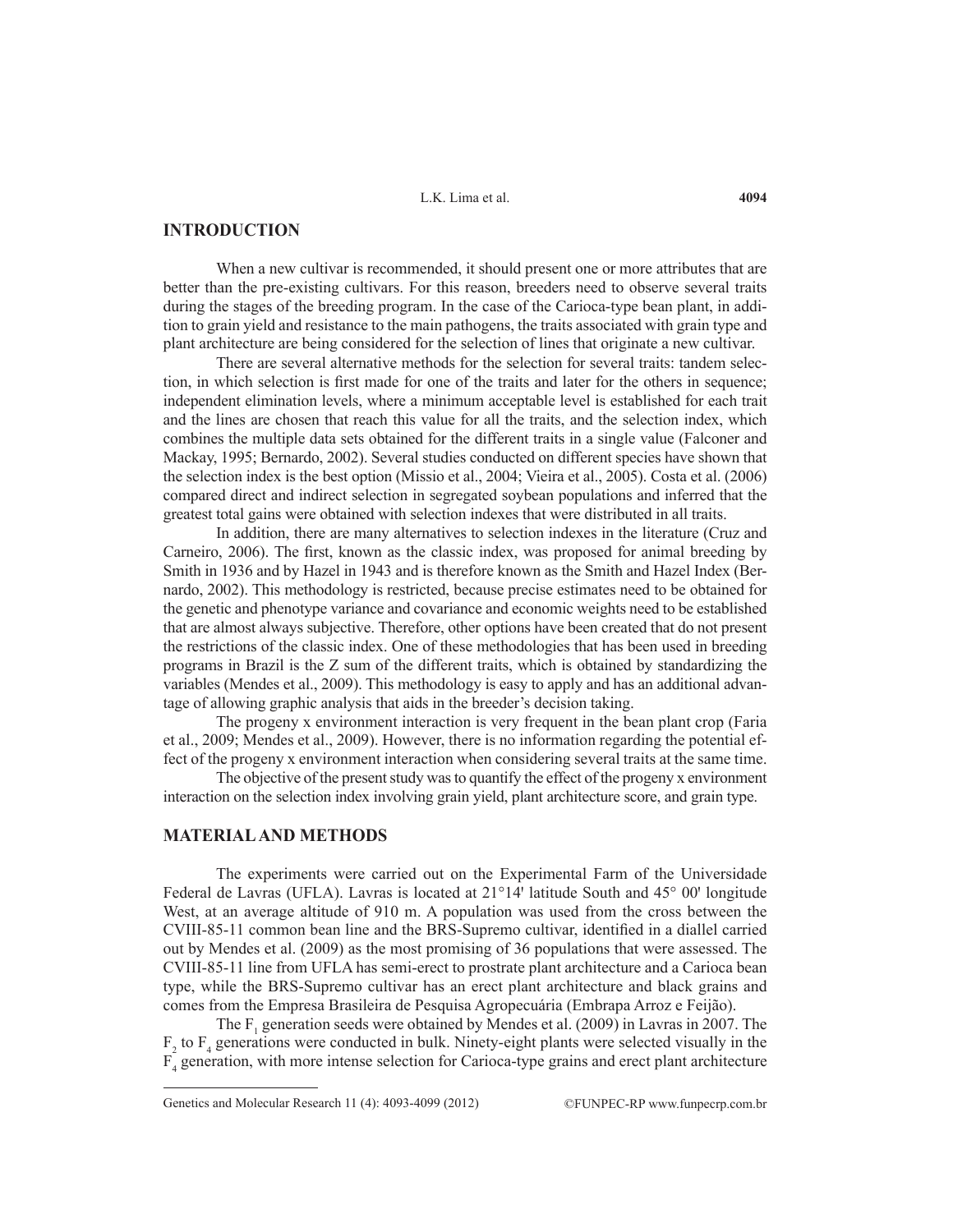that were multiplied in  $F_{4.5}$ . After a new selection, the 47 best progenies were assessed in the  $F_{4.6}$  and  $F_{4.7}$  generations, together with the parents.

The  $F_{4.6}$  generation was assessed in the "dry" growing season and was sown in February 2009, while the  $F_{4.7}$  generation was assessed in the winter/spring growing season and sown in July 2009. A simple 7 x 7 lattice design was used, with plots of two 2-m rows spaced at 0.5 m. Data for grain yield, plant architecture score, and grain type were obtained. The plant architecture was assessed using the modified score scale by Collicchio et al. (1997), where score 1 was attributed to the plots in which all the plants were prostrated and score 9 was given for completely erect plants. The grain type was also assessed by a scoring scale, ranging from 1 (below the commercial Carioca-type standard) to 5 (commercial standard).

The data for grain yield, plant architecture score, and grain type were first submitted to analysis of variance (ANOVA) by generation/environment. A joint analysis of the environments was then performed, considering the 49 treatments, 47 progenies, and the 2 parents, using the adjusted means.

Estimates of the genetic, phenotypic, and environmental correlations were obtained pairwise among the traits, using methodology similar to that presented by Vencovsky and Barriga (1992) and Bernardo (2002).

The index was obtained by the sum of the standardized variables (Mendes et al., 2009). In this case, the grain yield data, plant architecture score, and grain type of all the progenies were standardized for each replication to make them directly comparable. Thus, the  $Z_{ijq}$ variable was calculated by the following estimator (Ramalho et al., 2005):

$$
Z_{ijq} = \frac{y_{ijq} - y_{,jq}}{s_{,jq}}
$$

where  $Z_{ijq}$  is the value of the standardized variable corresponding to progeny *i* in replication *j*, referent to trait *q*;  $y_{ijq}$  is the observation of progeny *i* in replication *j*, for trait *q*;  $\bar{y}_{jq}$  is the general mean of the trait *q* in replication *j*;  $s_{iq}$  is the standard phenotype deviation of trait *q* in replication *j*. As the Z-index can assume both negative and positive values, the value of 3 was added to make the values positive. In this case, the population mean, instead of 0, assumed the value of 3. After standardizing the variables, the  $Z_{i,q}$  sum was obtained per plot, constituting the  $Z_i$ sum index of the standardized variables of the 3 traits.

The Z*<sup>i</sup>* index was submitted to ANOVA by environment/generations and joint analysis of all generations. In this case, ANOVA was performed while considering the randomized block design. The phenotype and genetic components were estimated by the 2 generations in the joint analysis.

# **RESULTS**

The results of the joint ANOVA (data not shown) showed significant differences among environments, progenies, and the progeny x environment interaction for all of the traits. It should be noted that the environmental effect involves the effects of generations and sowing season. Regarding grain yield, the greatest mean was obtained in  $F_{4,7}$  (Table 1). Although the differences were significant for the grain and plant architecture scores, they were not expressive and were always of a smaller magnitude in the  $F_{4.7}$  generation (Table 1).

Genetics and Molecular Research 11 (4): 4093-4099 (2012) ©FUNPEC-RP www.funpecrp.com.br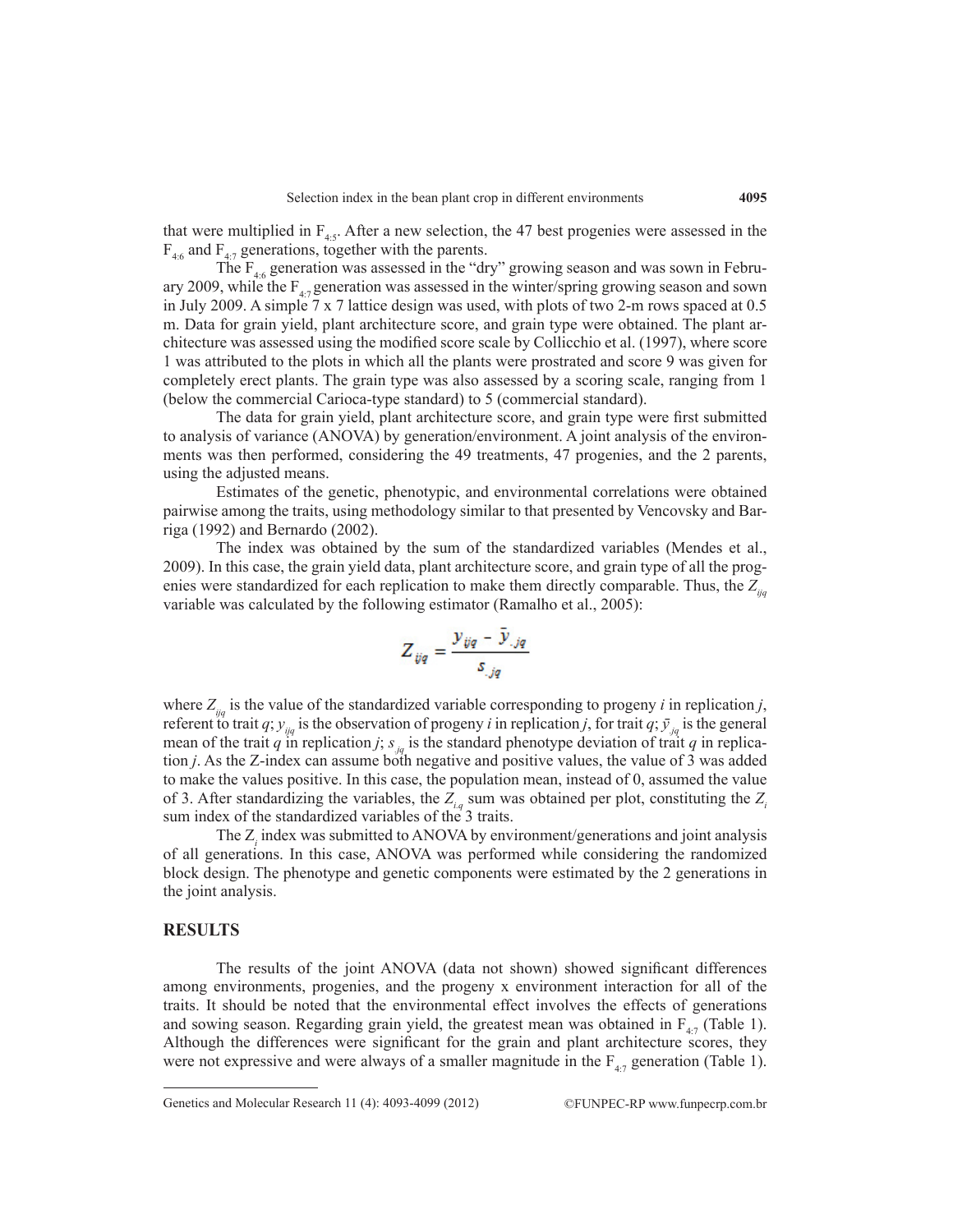### L.K. Lima et al.

Although the differences were significant for the grain and plant architecture scores, they were not expressive and were always of a smaller magnitude in the  $F_{4,7}$  generation (Table 1).

**Table 1.** Means and estimates of the selective accuracies of the traits grain yield (kg/ha), plant architecture and grain type scores obtained in the assessment of bean plant progenies in two generations/growing seasons and the mean of the generations.

|                    | 4:6  |          | 4.7  |          | Mean of the generations |          |
|--------------------|------|----------|------|----------|-------------------------|----------|
|                    | Mean | Accuracy | Mean | Accuracy | Mean                    | Accuracy |
| Grain yield        | 2081 | 61.6     | 3494 | 83.8     | 2928                    | 73.3     |
| Plant architecture | 5.8  | 55.7     | 5.3  | 67.1     | D.C                     | 65.2     |
| Grain type         | 3.6  | 51.5     | 2.3  | 68.4     | 2.8                     | 61.9     |

The frequency distribution of the progeny means, considering the 2 environments, highlighted the difference between the progenies, which was detected in ANOVA for the 3 traits (Figure 1). The variation amplitude for grain yield was 65% of the value of the mean, 49% for plant architecture, and 62% for the grain type.



**Figure 1.** Frequency distribution of grain yield (**A**) plant architecture score (**B**) and grain type scores (**C**) in the mean of the 47 progenies in the  $F_{4.6}$  and  $F_{4.7}$  generations.

Table 2 shows the estimates of the genetic, phenotypic, and environmental correlations for the 3 traits. All of the estimates were of small magnitude for the 3 correlation types. However, the genetic correlation estimates between the grain yield and plant architecture were always negative.

| <b>Table 2.</b> Estimates of genetic $(r_c)$ phenotype $(r_E)$ and environmental $(r_E)$ correlation among the traits plant<br>architecture with grain yield and grain score, by generation/environment. |             |         |         |             |         |         |  |  |
|----------------------------------------------------------------------------------------------------------------------------------------------------------------------------------------------------------|-------------|---------|---------|-------------|---------|---------|--|--|
|                                                                                                                                                                                                          | Grain yield |         |         | Grain score |         |         |  |  |
|                                                                                                                                                                                                          | $r_{G}$     |         | $1_{E}$ |             |         |         |  |  |
| $F_{46}$ (plant architecture)                                                                                                                                                                            | $-0.13$     | $-0.07$ | 0.00    | $-0.11$     | $-0.05$ | $-0.08$ |  |  |
| $F_{4,7}$ (plant architecture)                                                                                                                                                                           | $-0.37$     | $-0.17$ | 0.09    | 0.06        | 0.08    | 0.10    |  |  |

The sum of the standardized variables, the Z-index, is not only easy to obtain but it can also be estimated per plot and thus it enables ANOVA to be performed. This procedure was used especially to verify the possible influence of the progeny x generation (environ-

Genetics and Molecular Research 11 (4): 4093-4099 (2012) ©FUNPEC-RP www.funpecrp.com.br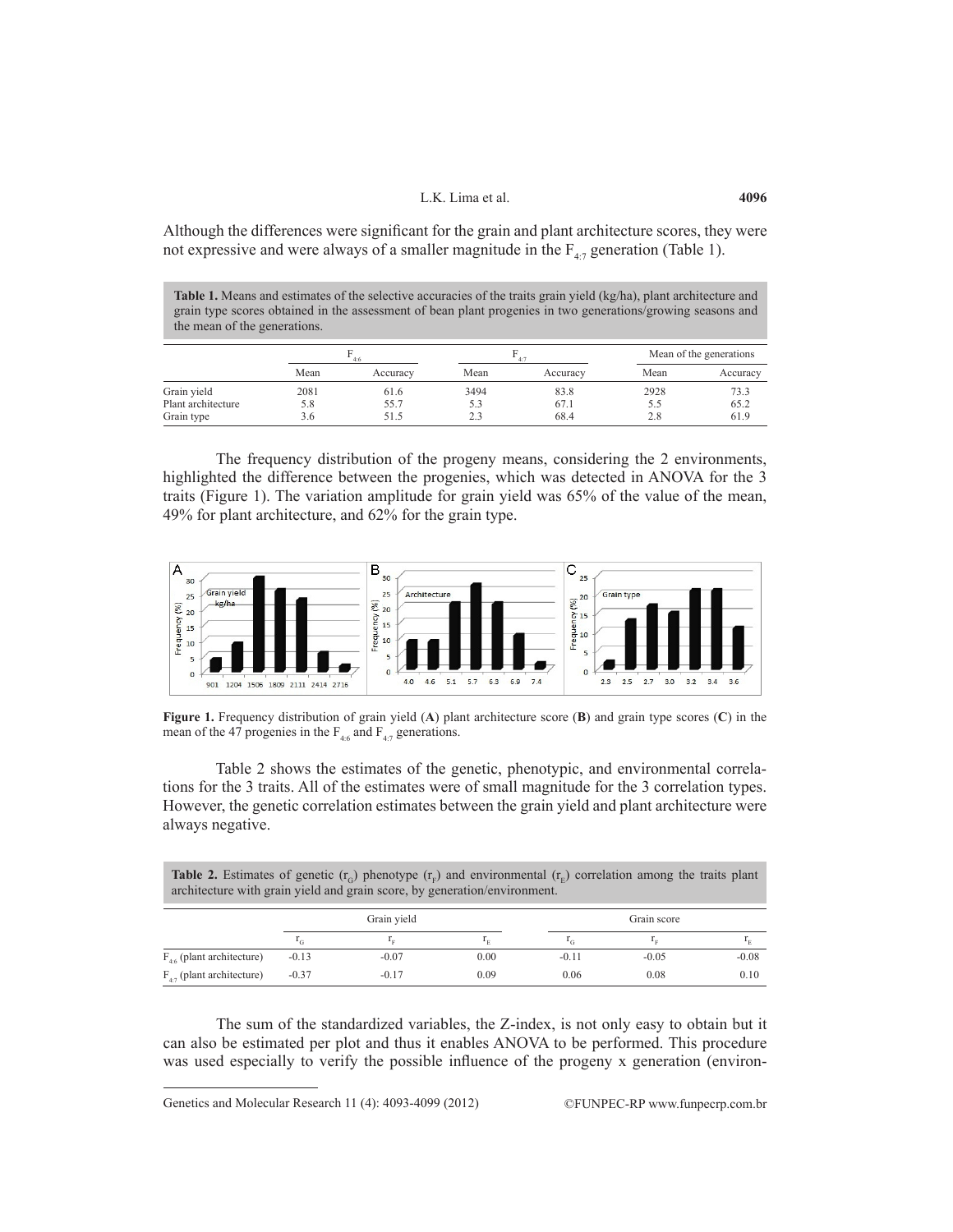ment) interaction in the index. There was significant difference among the progenies ( $P \leq$ 0.01) in ANOVA of the Z-index. Significance was also observed ( $P \le 0.01$ ) for the progeny x environment interaction, indicating that the progeny performance did not coincide in the environments that were assessed. In the comparison of the sources of variation, the progeny x environment mean square was greater than the progeny mean square. The estimate of the correlation between the performance of the progeny means in the 2 environments was negative  $(r<sub>c</sub> = -0.39)$ , showing that the progeny x environment interaction was predominantly complex (Vencovsky and Barriga, 1992; Cruz and Carneiro, 2006), or rather, the coincidence in progeny ranking in the 2 environments was not high. This fact contributed to the heritability of the trait in the mean of the generations being nil (Table 3).

**Table 3.** Summary of the joint analysis of variance of the progeny in the  $F_{46}$  and  $F_{47}$  generations, estimative of genetic variance among progenies and progenies x environment interaction for the selection index obtained by the sum of the standardized variables (Z-index).

| <b>SV</b>                     | d.f. | MS       |
|-------------------------------|------|----------|
| Progeny $(P)$                 | 46   | $3.32**$ |
| Progenies x environments (PE) | 46   | $3.90**$ |
| Average error                 | 159  | 1.91     |
| $\sigma^2$                    |      | $-0.29$  |
| $\sigma_{PE}$                 |      | 0.33     |
| h <sup>2</sup>                |      | 0.00     |

SV = source of variation; d.f. = degrees of freedom; MS = mean square. \*\*Significant by the F-test at 1% probability.

Another advantage of the Z-index is that it shows which traits are deficient in the progeny by graphic analysis (Figure 2). For example, the 2 progenies with the greatest Z-index (30 and 34) always presented values superior to the mean (dotted line in Figure 2) for all of the traits. A contrary fact occurred with the progeny with the lowest Z-index value, progeny 5, which was deficient in the grain yield and grain type traits with values below the average population.



**Figure 2.** Graphic representation of the standardized values of grain yield, plant architecture and grain type of the progenies that presented the highest and lowest Z-index estimates.

#### **DISCUSSION**

The experimental precision with which progenies are assessed is an important aspect

Genetics and Molecular Research 11 (4): 4093-4099 (2012) ©FUNPEC-RP www.funpecrp.com.br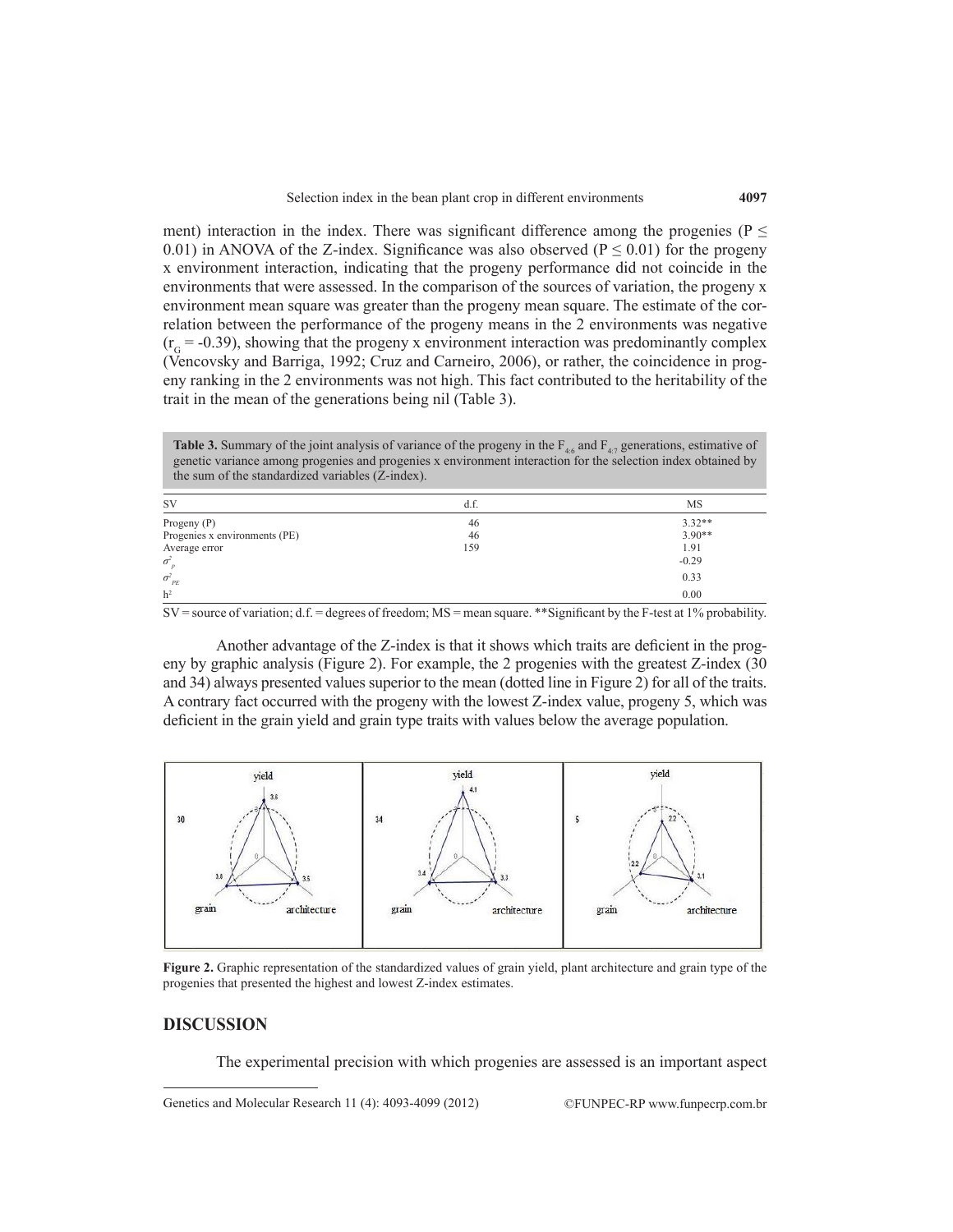#### L.K. Lima et al.

to be observed for successful selection. This is measured by the selective accuracy that reflects the correlation between the true genotypic value of the progeny and that predicted from the phenotypic data (Resende, 2002). The precision was moderate to high, accuracy greater than 50%, which is a favorable condition for selection (Resende and Duarte, 2007).

The environmental conditions of the 2 sowing seasons were very different. In the dry growing season when the  $F_{4:6}$  generation was assessed, the temperatures were high and there was only a little natural precipitation, thus the crop was irrigated for the full cycle. In the fall/ winter growing season that was sown in July when the  $F_{4.7}$  generation was assessed, the temperatures were lower, especially at the start of the cycle and it rained only at the end of the experiment. Therefore, the variation observed among the generations should be attributed to the environmental effect. It is important to mention that if the environmental effect is disregarded, for grain yield for example, reduced yield would be expected in the  $F_{4,7}$  generation compared to the  $F_{4.6}$  generation, with the occurrence of dominance. However, dominance for bean plant grain yield is not very expressive (Moreto et al., 2007) and the reduction in the contribution of dominance from  $F_{4.6}$  to  $F_{4.7}$  was too small to be detected (Ramalho et al., 2012).

Reports in the literature of the association between plant architecture score and grain yield were also negative and of small magnitude (Silva et al., 2009), as observed in the present study. These estimates allowed to infer that it is possible to obtain erect plants without expressive yield reduction, as suggested by Collicchio et al. (1997) and Silva et al. (2009), and also that selection for Carioca-type beans can be made without any effect on plant architecture or grain yield.

Selection indexes in different species are frequently reported in the literature (Missio et al., 2004; Pedrozo et al., 2009). The Z-index has been used recently because it is easy to obtain, ANOVA can be carried out, and the values compared statistically since it is easy to interpret, especially using graphic analysis (Menezes Jr. et al., 2008; Mendes et al., 2009; Reis et al., 2011). In the present study, using the Z-index made it possible to verify the implication of the progeny x environment interaction in the selection of more than 1 trait simultaneously. The effect of the interaction was very pronounced and the correlation of the Z-index in the 2 generations was negative. The occurrence of the progeny x environment interaction in the common bean crop has been frequently reported in the literature for grain yield (Rocha et al., 2009; Faria et al., 2009) or plant architecture (Moreto et al., 2007; Menezes Jr. et al., 2008) alone. The simultaneous action of the 3 traits must have contributed to an increased effect of the progeny x environment interaction, a condition that does not favor the identification of progeny with superior performance for the 3 traits simultaneously in more than 1 environment.

# **ACKNOWLEDGMENTS**

Research supported by the Foundation for Support to Research of the State of Minas Gerais (FAPEMIG) and Coordenação de Aperfeiçoamento de Pessoal de Nível Superior (CAPES) for the study grant.

#### **REFERENCES**

Bernardo R (2002). Breeding for Quantitative Traits in Plants. 1st edn. Stemma Press, Hardbound.

Collicchio E, Ramalho MAP and Abreu AFB (1997). Associação entre o porte da planta do feijoeiro e o tamanho dos grãos. *Pesq. Agropec. Bras.* 32: 297-304.

Costa MM, Mauro AOD, Unêda-Trevisoli SH, Arriel NHC et al. (2006). Modelos Biométricos Aplicados ao Melhoramento

Genetics and Molecular Research 11 (4): 4093-4099 (2012) ©FUNPEC-RP www.funpecrp.com.br